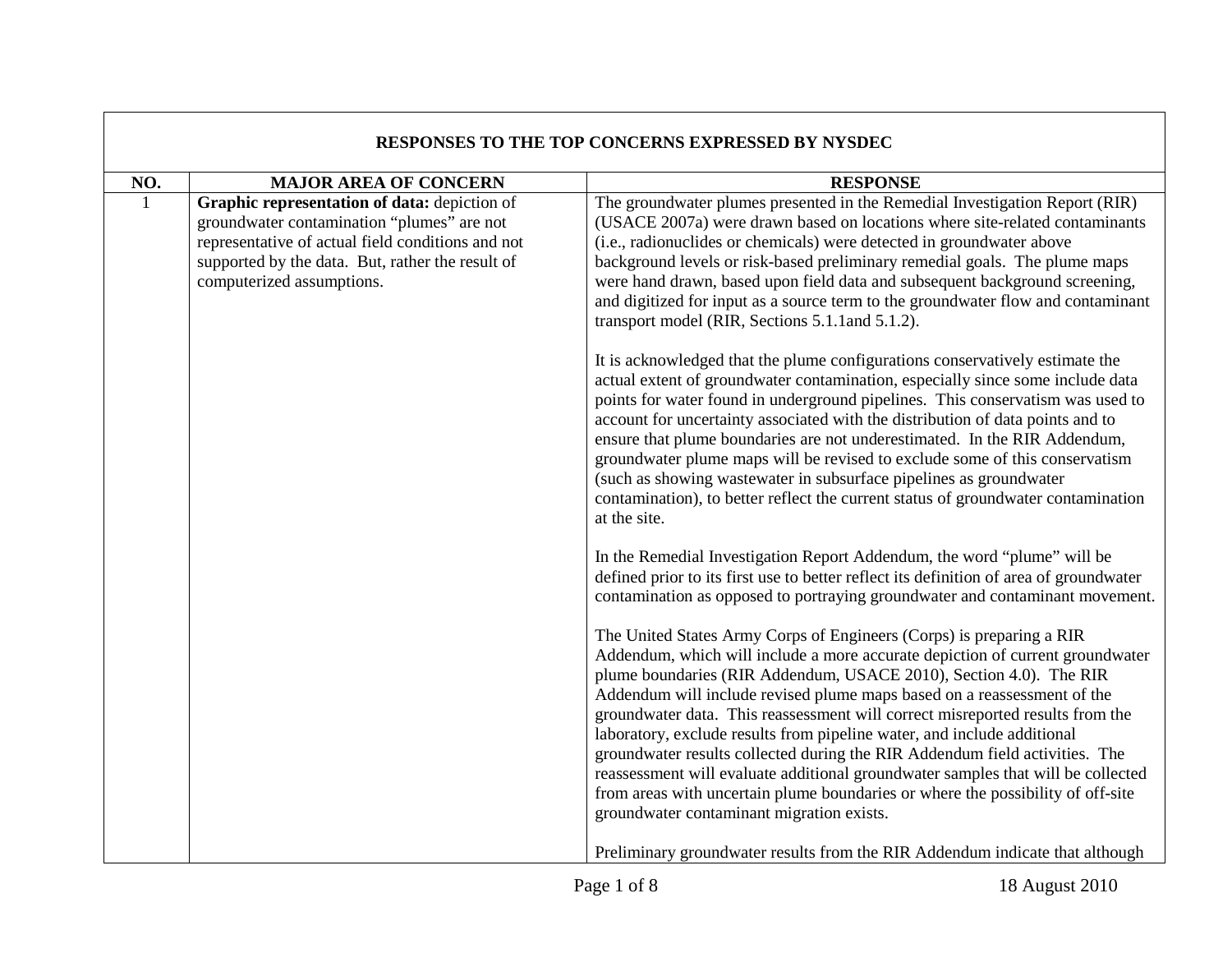| RESPONSES TO THE TOP CONCERNS EXPRESSED BY NYSDEC |                                                                                                                                                                                                                             |                                                                                                                                                                                                                                                                                                                                                                                                                                                                                                                                                                                                                                                                                                                                                                                                                                                                                                                                                                |
|---------------------------------------------------|-----------------------------------------------------------------------------------------------------------------------------------------------------------------------------------------------------------------------------|----------------------------------------------------------------------------------------------------------------------------------------------------------------------------------------------------------------------------------------------------------------------------------------------------------------------------------------------------------------------------------------------------------------------------------------------------------------------------------------------------------------------------------------------------------------------------------------------------------------------------------------------------------------------------------------------------------------------------------------------------------------------------------------------------------------------------------------------------------------------------------------------------------------------------------------------------------------|
| NO.                                               | <b>MAJOR AREA OF CONCERN</b>                                                                                                                                                                                                | <b>RESPONSE</b>                                                                                                                                                                                                                                                                                                                                                                                                                                                                                                                                                                                                                                                                                                                                                                                                                                                                                                                                                |
|                                                   |                                                                                                                                                                                                                             | uranium is detected in wells off-site and at the boundary of NFSS in three areas<br>of the site, the uranium concentration was only slightly above drinking water<br>standards. Since groundwater is not a source of drinking water at NFSS or<br>adjacent properties, the risk associated with this is negligible. However, the<br>Corps will evaluate which of the new wells installed should be included as part of<br>the ongoing Environmental Surveillance Program to ensure the protection of<br>human health and the environment.                                                                                                                                                                                                                                                                                                                                                                                                                      |
| $\overline{2}$                                    | Integrity of the IWCS: One of the primary objectives<br>of the RI is to assess the long-term integrity and<br>viability of the IWCS to contain the residues within the<br>structure. This was not included in the analysis. | The long-term integrity and viability of the IWCS was assessed during the RI<br>through several means. Based upon all Remedial Investigation, Remedial<br>Investigation Addendum, and Environmental Surveillance Program data, the<br>IWCS is currently functioning as designed.                                                                                                                                                                                                                                                                                                                                                                                                                                                                                                                                                                                                                                                                               |
|                                                   |                                                                                                                                                                                                                             | A geophysical survey of the IWCS conducted during the RI (RIR, Appendix C)<br>indicated no short-term competency issues (e.g. cap settling, cutoff wall/dike<br>failure, seismic vulnerabilities, etc.) within the IWCS. A topographic survey and<br>other reconnaissance surveys were conducted during the RI to assess the integrity<br>of the IWCS (RIR, Sections 3.2 and 3.3) and will be updated in the RIR<br>Addendum (RIR Addendum, Sections 5.2). The on-going competency of the<br>IWCS is assured through continuous maintenance of the vegetative cover and<br>visual inspection of the IWCS cap for fissures, desiccation cracks, depressions or<br>other physically observable features that may compromise its integrity (RIR<br>Addendum, Section 5.3). The Environmental Surveillance Program also includes<br>monitoring of radon and gamma radiation as a direct indicator of cap<br>performance and integrity (RIR Addendum, Section 5.3). |
|                                                   |                                                                                                                                                                                                                             | The RI and Environmental Surveillance Program data speak to the short-term<br>viability of the IWCS. If the IWCS had been breached, we would expect to see<br>continuously increasing trends in uranium concentration in groundwater, which<br>would be detected in one or more of the two-ring array of wells surrounding the<br>IWCS. The annual (increased to biannual in 2008) Environmental Surveillance<br>Program monitoring would detect an increase in concentration at wells near the<br>IWCS. So far, only seasonal variation in uranium concentration in groundwater<br>near the IWCS has been noted, not an increasing trend that would be indicative of                                                                                                                                                                                                                                                                                          |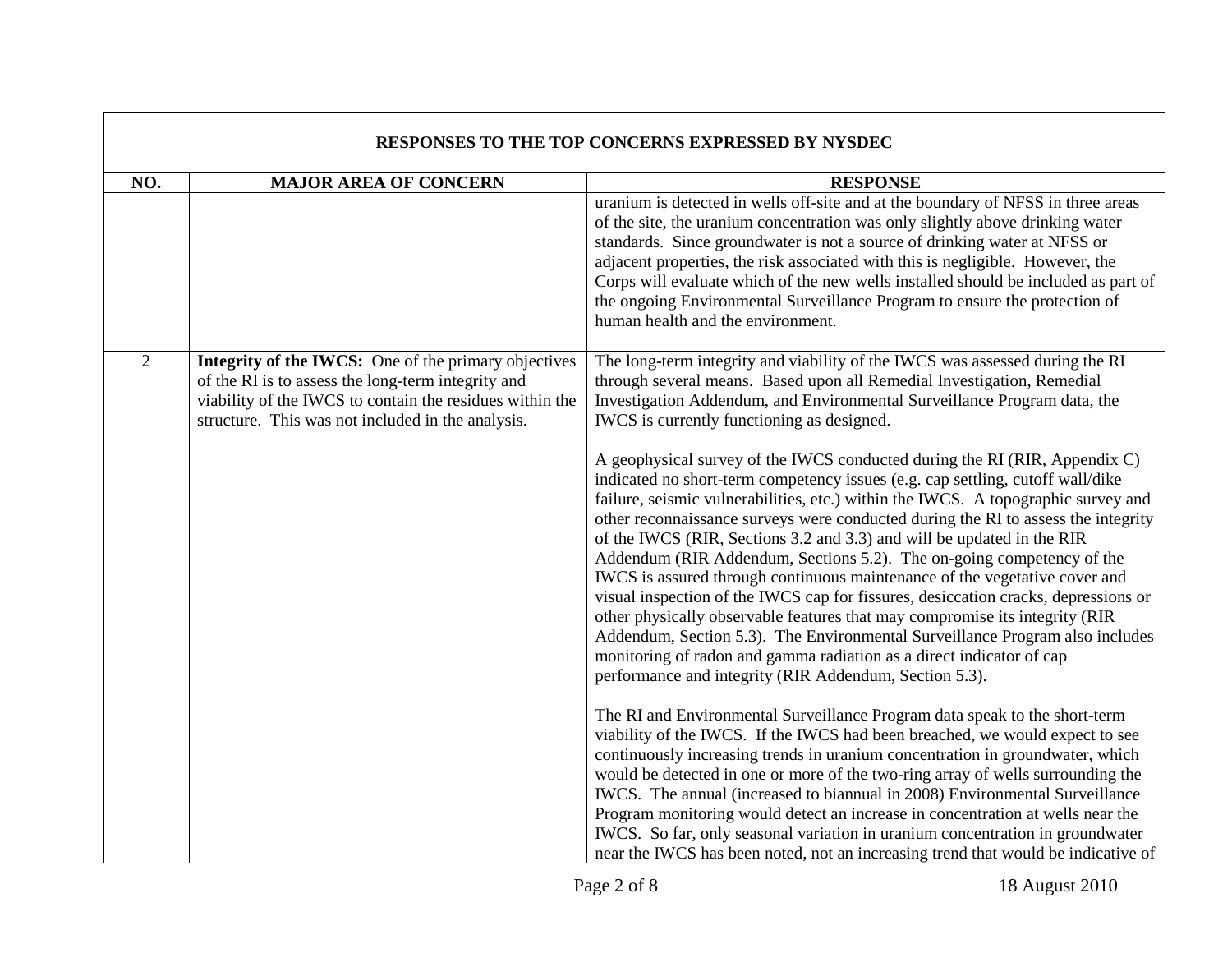| RESPONSES TO THE TOP CONCERNS EXPRESSED BY NYSDEC |                              |                                                                                                                                                                                                                                                                                                                                                                                                                                                                                                                                                                                                                                                                                                                                                                                                                                                                                                                                                                                                                                                                                                                                                                                                                                                                                                  |
|---------------------------------------------------|------------------------------|--------------------------------------------------------------------------------------------------------------------------------------------------------------------------------------------------------------------------------------------------------------------------------------------------------------------------------------------------------------------------------------------------------------------------------------------------------------------------------------------------------------------------------------------------------------------------------------------------------------------------------------------------------------------------------------------------------------------------------------------------------------------------------------------------------------------------------------------------------------------------------------------------------------------------------------------------------------------------------------------------------------------------------------------------------------------------------------------------------------------------------------------------------------------------------------------------------------------------------------------------------------------------------------------------|
| NO.                                               | <b>MAJOR AREA OF CONCERN</b> | <b>RESPONSE</b>                                                                                                                                                                                                                                                                                                                                                                                                                                                                                                                                                                                                                                                                                                                                                                                                                                                                                                                                                                                                                                                                                                                                                                                                                                                                                  |
|                                                   |                              | a breach (ESPTM 2008, Section 6.8). Additionally, the RI data collected from<br>lower water-bearing zone wells did not indicate site contamination from the<br>IWCS (RIR, Sections 5.10.1.4).<br>The IWCS was constructed with a compacted clay cap and cut-off walls to<br>minimize the likelihood of movement within the structure. The most likely<br>scenario that would threaten the integrity of the IWCS and allow clay to move<br>would be an earthquake. Remote sensing geophysical surveys were used to<br>identify potential threats to the integrity of the IWCS, including fractures, closed<br>depressions, voids, and caverns (RIR, Appendix C). The geophysical survey also<br>examined the clay cut-off wall, assessed water saturation within the IWCS, and<br>examined deep-seated features near the IWCS such as seismic pressure points.<br>From analyses of the electromagnetic, seismic reflection and magnetotelluric<br>data, there do not appear to be any major, deep-seated faults, fractures, geologic<br>discontinuities, or seismic pressure points within the area surveyed at the NFSS,<br>nor voids or caverns that would allow the IWCS cap to settle. Therefore, it can<br>be concluded that significant major deep-seated faults or similar features do not |
|                                                   |                              | cross under the IWCS and significant settling of the IWCS contents is not likely.<br>This issue will be further investigated in the RIR Addendum where the Corps will<br>use historic "as-built" drawings (1992 or later due to IWCS additions that took<br>place in 1991) and a more recent survey of the IWCS to better assess any settling<br>of the IWCS that may have occurred since cap placement (RIR Addendum,<br>Section 5.4).                                                                                                                                                                                                                                                                                                                                                                                                                                                                                                                                                                                                                                                                                                                                                                                                                                                          |

## **RESPONSES TO THE TOP CONCERNS EXPRESSED BY NYSDEC**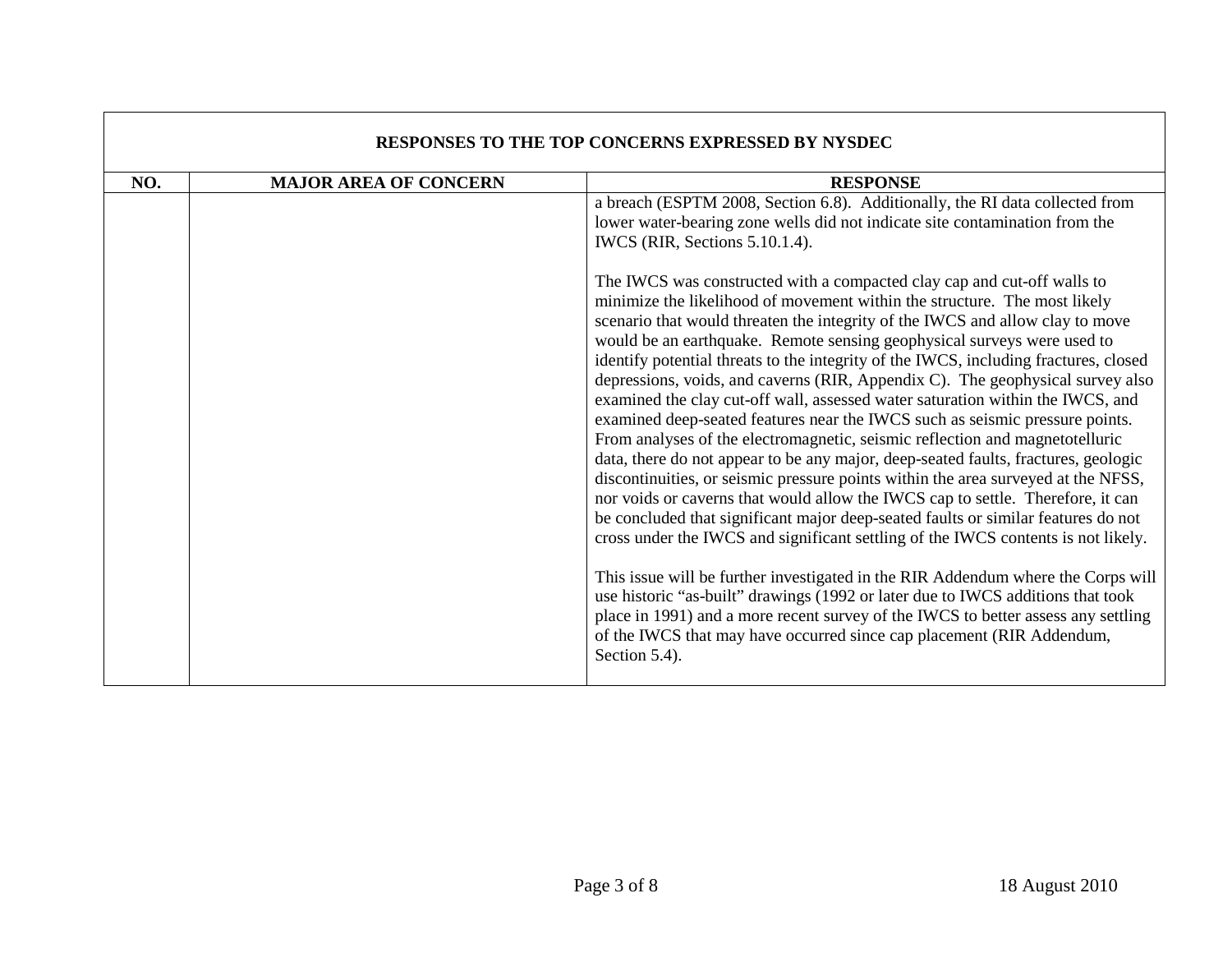| RESPONSES TO THE TOP CONCERNS EXPRESSED BY NYSDEC |                                                                                                                                                                                                               |                                                                                                                                                                                                                                                                                                                                                                                                                                                                                                                                                                                                                                                                                                                                                                                                                                                                                                                                                                                                                                                                                                                                                                                                                                                                                                                                                                                                                                                                                                                                                                                                                                                                                                                                                                                            |
|---------------------------------------------------|---------------------------------------------------------------------------------------------------------------------------------------------------------------------------------------------------------------|--------------------------------------------------------------------------------------------------------------------------------------------------------------------------------------------------------------------------------------------------------------------------------------------------------------------------------------------------------------------------------------------------------------------------------------------------------------------------------------------------------------------------------------------------------------------------------------------------------------------------------------------------------------------------------------------------------------------------------------------------------------------------------------------------------------------------------------------------------------------------------------------------------------------------------------------------------------------------------------------------------------------------------------------------------------------------------------------------------------------------------------------------------------------------------------------------------------------------------------------------------------------------------------------------------------------------------------------------------------------------------------------------------------------------------------------------------------------------------------------------------------------------------------------------------------------------------------------------------------------------------------------------------------------------------------------------------------------------------------------------------------------------------------------|
| NO.                                               | <b>MAJOR AREA OF CONCERN</b>                                                                                                                                                                                  | <b>RESPONSE</b>                                                                                                                                                                                                                                                                                                                                                                                                                                                                                                                                                                                                                                                                                                                                                                                                                                                                                                                                                                                                                                                                                                                                                                                                                                                                                                                                                                                                                                                                                                                                                                                                                                                                                                                                                                            |
| 3                                                 | Contamination identified south of the IWCS: An<br>area of elevated radiological measurements was noted<br>south of the IWCS. This area was not adequately<br>explained and requires additional investigation. | The RIR includes several references to historical operations conducted in the area<br>south of the IWCS near former Building 409 that may have contributed to the<br>elevated radiological measurements located in this area (RIR, Section 1.5.2,<br>Section 5.6.1.1, Section 5.6.3, Section 5.10.1.4, Section 7.3.10, Section 7.3.17,).<br>Historical documentation and analysis of aerial photos indicate that piles of<br>contaminated rubble were located just south of the IWCS prior to and during<br>IWCS construction (RIR Addendum, Section 5.3). As with other documented<br>storage areas on-site, there is localized groundwater contamination in this area<br>that may be due to leaching from contaminated soil associated with this<br>temporary storage. Groundwater contamination in this area may also have<br>resulted from operations conducted at former Building 409 prior to IWCS<br>construction. According to as-built construction drawings and construction<br>reports, the pipelines leaving Building 409 were removed and plugged when the<br>building was demolished and all pipelines leaving the IWCS were removed and<br>plugged when the south dike was constructed.<br>The Building 409 plume shown in the RIR was drawn using dissolved total<br>uranium data from monitoring wells, temporary well points and manhole<br>locations. The linear plume extending north and east was drawn using uranium<br>concentrations from one temporary well point (TWP833) and an existing<br>manhole (MH06) on a sanitary pipeline. The plume was drawn assuming that<br>groundwater was following a 10-inch potable water line which was left in place.<br>For plume delineation, water in the manhole was assumed to be in direct contact<br>with groundwater. |
|                                                   |                                                                                                                                                                                                               | Since the RIR was released in 2007, new information regarding the shape and<br>extent of the groundwater plume southeast of the IWCS has been reviewed and<br>this information suggests that the configuration of this plume may be overly<br>conservative. For example, it was found that the concentration of dissolved total<br>uranium at the temporary well point (TWP833) in the center of this plume had<br>been misreported by the laboratory. The actual concentration was ten times<br>lower than what was reported in the RIR. Also, the configuration of the plume is<br>conservative because it was drawn assuming that pipeline water was in direct<br>which does not appear to be the case. If we correct the misreported uranium<br>value at the temporary well point, remove manhole data since it is not<br>18 August 2010<br>Page 4 of 8                                                                                                                                                                                                                                                                                                                                                                                                                                                                                                                                                                                                                                                                                                                                                                                                                                                                                                                                |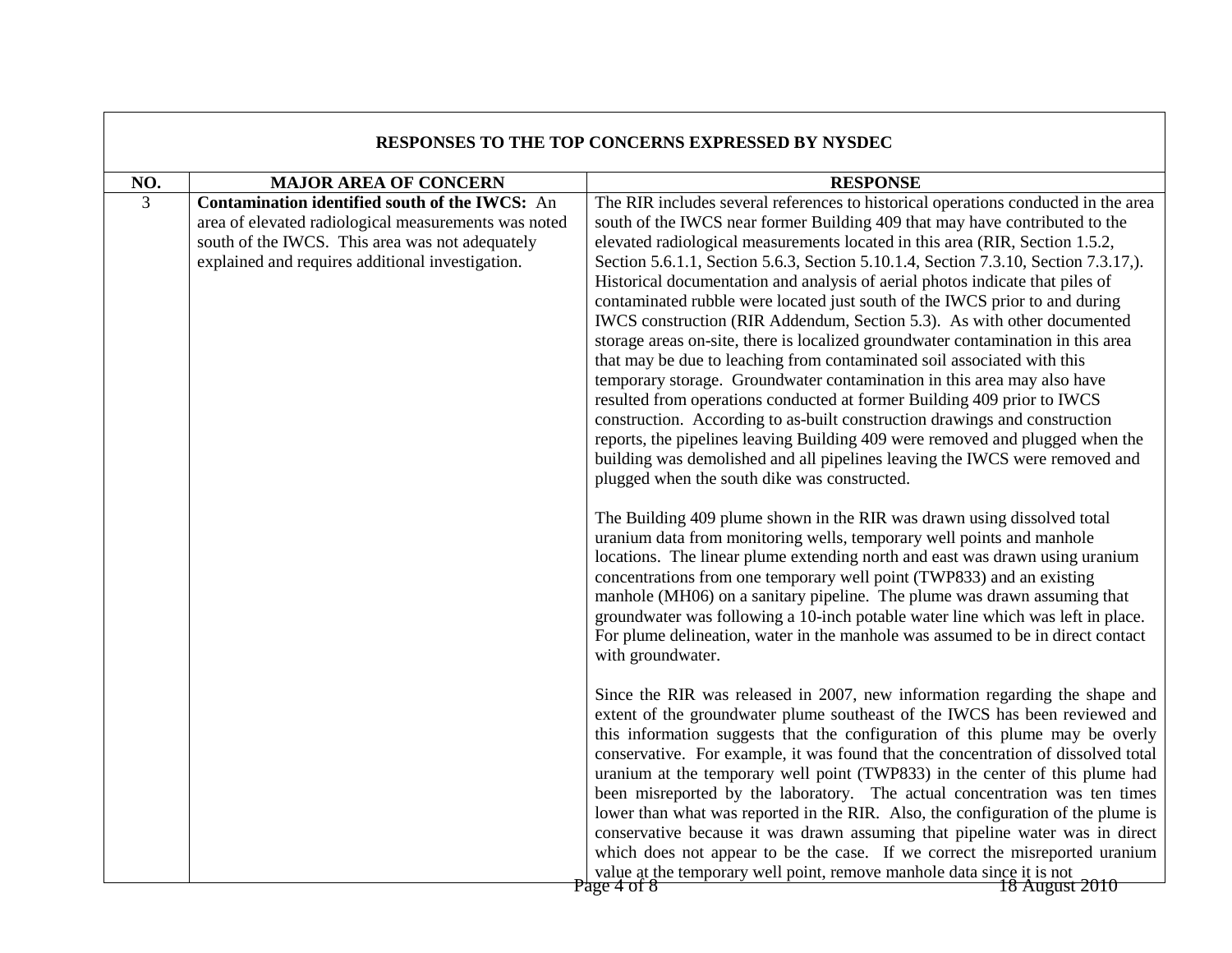| RESPONSES TO THE TOP CONCERNS EXPRESSED BY NYSDEC |                                                                                                                                                                                                                                                                               |                                                                                                                                                                                                                                                                                                                                                                                                                                                                                                                                                                                                                                                                                                                                                                                                                                                                                                                                                              |
|---------------------------------------------------|-------------------------------------------------------------------------------------------------------------------------------------------------------------------------------------------------------------------------------------------------------------------------------|--------------------------------------------------------------------------------------------------------------------------------------------------------------------------------------------------------------------------------------------------------------------------------------------------------------------------------------------------------------------------------------------------------------------------------------------------------------------------------------------------------------------------------------------------------------------------------------------------------------------------------------------------------------------------------------------------------------------------------------------------------------------------------------------------------------------------------------------------------------------------------------------------------------------------------------------------------------|
| NO.                                               | <b>MAJOR AREA OF CONCERN</b>                                                                                                                                                                                                                                                  | <b>RESPONSE</b>                                                                                                                                                                                                                                                                                                                                                                                                                                                                                                                                                                                                                                                                                                                                                                                                                                                                                                                                              |
|                                                   |                                                                                                                                                                                                                                                                               | representative of groundwater, only include data measured in groundwater and<br>include more recent Environmental Surveillance Program data, the configuration<br>of the plume is different. The RIR Addendum will present a revised uranium<br>groundwater plume map based on updated information (RIR Addendum, Section<br>$4.5$ ).                                                                                                                                                                                                                                                                                                                                                                                                                                                                                                                                                                                                                        |
|                                                   |                                                                                                                                                                                                                                                                               | There is currently no indication that contamination is moving out from the IWCS.<br>Environmental Surveillance Program data do not indicate an increasing trend in<br>uranium concentrations in groundwater wells near the IWCS that would be<br>indicative of a breach.                                                                                                                                                                                                                                                                                                                                                                                                                                                                                                                                                                                                                                                                                     |
| $\overline{4}$                                    | Volatile organic compound contamination<br>identified in Exposure Unit 4: Chlorinated solvent<br>contamination in high concentrations was identified in<br>soil and groundwater samples in EU4. The<br>concentration warrant additional investigation and<br>remedial action. | In December 2009, additional investigation was conducted along the northern<br>boundary of EU 4 to better define the extent of the VOC plume. The results of<br>this investigation will be reported in the RIR Addendum (Section 4.3). This<br>investigation included the collection of soil gas samples to determine if an<br>inhalation risk to a hypothetical future construction worker exists (RIR<br>Addendum, Section 4.4).                                                                                                                                                                                                                                                                                                                                                                                                                                                                                                                           |
| 5                                                 | Over dependence on statistics and modeling:<br>Presentation relies heavily on computerized data<br>evaluation and manipulation. Insufficient and/or<br>inappropriate data.                                                                                                    | Section 5.0 of the RIR includes a discussion of the occurrence and distribution of<br>site-related constituents across the site, including occurrences in groundwater.<br>This discussion includes information on historic site activities that account for the<br>large majority of the distribution of contaminants.<br>The Corps conducted an extensive amount of sampling for both chemical and<br>radiological constituents over three-phases of RI data collection conducted<br>between 1999 and 2003, and continues to generate data as part of the ongoing<br>Environmental Surveillance Program. For example, over 200 groundwater<br>samples have been collected from temporary and permanent wells at the NFSS.<br>All site results were screened against background and risk limits to assess the<br>nature and extent of contamination and quantify the potential risk that it posed to<br>human health and the environment (RIR, Section 4.9). |
|                                                   |                                                                                                                                                                                                                                                                               | Based upon RI findings, investigations conducted as part of the RIR Addendum<br>focused on the collection of soil and groundwater data to refine the nature and<br>extent of radiological and chemical groundwater plumes near the NFSS property                                                                                                                                                                                                                                                                                                                                                                                                                                                                                                                                                                                                                                                                                                             |

 $\Gamma$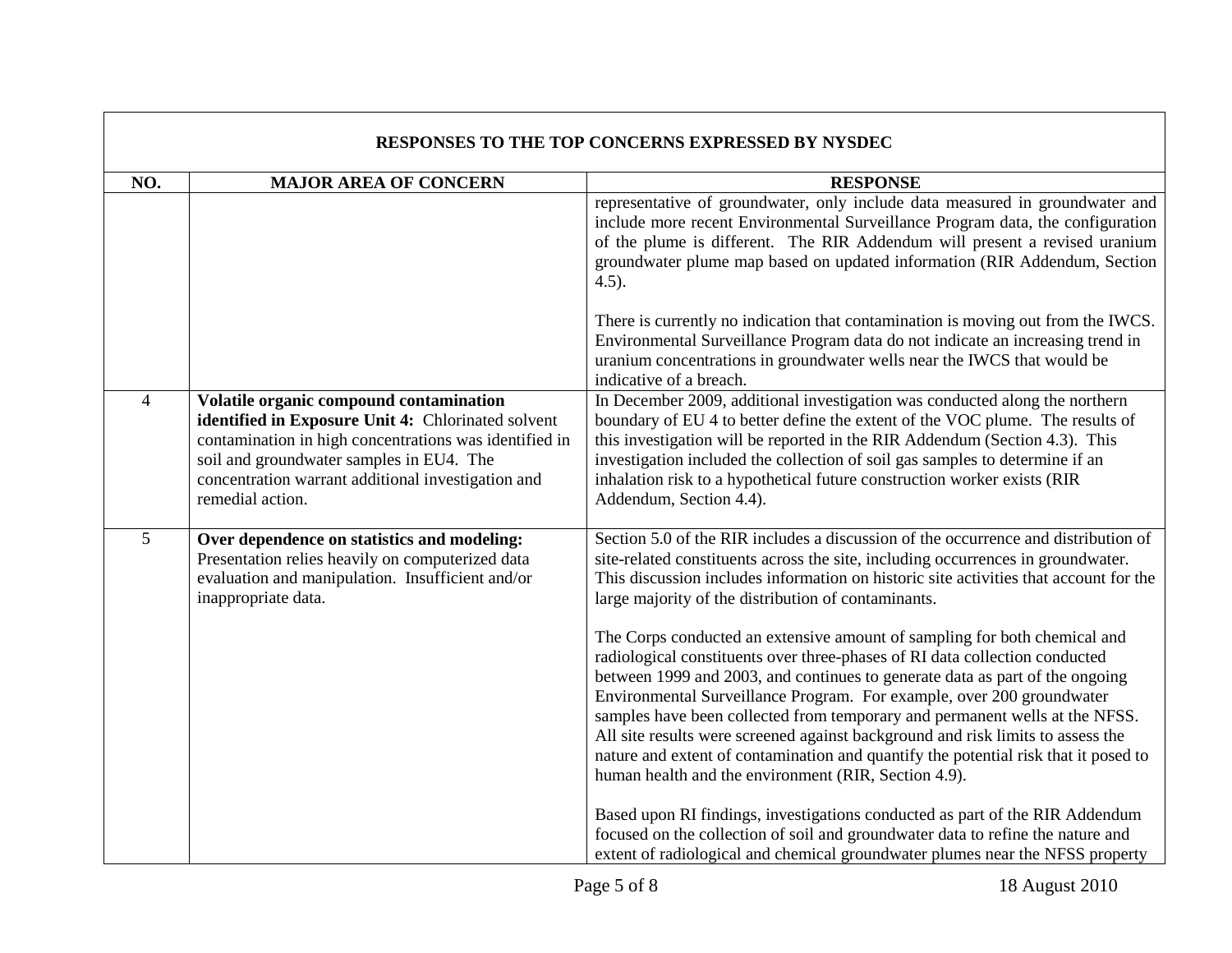| RESPONSES TO THE TOP CONCERNS EXPRESSED BY NYSDEC |                                                                                                                                                                                                                                                      |                                                                                                                                                                                                                                                                                                                                                                                                                                                                                                                                                                                                                                                                                                                                                                                                                                                                                                                                                                                                                                                                                                                                                                                       |
|---------------------------------------------------|------------------------------------------------------------------------------------------------------------------------------------------------------------------------------------------------------------------------------------------------------|---------------------------------------------------------------------------------------------------------------------------------------------------------------------------------------------------------------------------------------------------------------------------------------------------------------------------------------------------------------------------------------------------------------------------------------------------------------------------------------------------------------------------------------------------------------------------------------------------------------------------------------------------------------------------------------------------------------------------------------------------------------------------------------------------------------------------------------------------------------------------------------------------------------------------------------------------------------------------------------------------------------------------------------------------------------------------------------------------------------------------------------------------------------------------------------|
| NO.                                               | <b>MAJOR AREA OF CONCERN</b>                                                                                                                                                                                                                         | <b>RESPONSE</b>                                                                                                                                                                                                                                                                                                                                                                                                                                                                                                                                                                                                                                                                                                                                                                                                                                                                                                                                                                                                                                                                                                                                                                       |
|                                                   |                                                                                                                                                                                                                                                      | boundary and in the vicinity of the IWCS. The results of this investigation will<br>be presented in the RIR Addendum (Section 4.0). These results substantiate that<br>there are no continuous sand lenses that would result in a preferential pathway for<br>contaminant migration.                                                                                                                                                                                                                                                                                                                                                                                                                                                                                                                                                                                                                                                                                                                                                                                                                                                                                                  |
| 6                                                 | Presentation of report: Several comments on the<br>report discuss the lack of supporting information for<br>statements or the need for graphical presentation of<br>information (for instance, the presence of sand lenses<br>and their continuity). | Generalized geologic cross sections showing the NFSS subsurface stratigraphy<br>and the occurrence of sand lenses will be included with the RIR Addendum<br>(Section 12.10 and Appendix 12-J).<br>During the RI, hundreds of geologic logs for monitoring wells or boreholes<br>installed at the NFSS that fully penetrate the upper clay till were used to construct<br>three-dimensional structure maps of the glacial deposits (Groundwater Model,<br>USACE 2007c, Section 2.2.2.2, Figure 2.12). These subsurface structure maps<br>provide a visual profile of glacial deposits at depth. In addition to the subsurface<br>profiles, a geostatistical study of these borings was conducted and concluded that<br>the sand lenses are not interconnected over distances greater than 15 to 20 feet<br>horizontally and over 4 to 5 feet vertically. After the RIR was completed, it was<br>discovered that the Phase 3 soil boring logs had been omitted from the calculation<br>of sand lens inter-connectivity. Recalculation of the sand lens inter-connectivity<br>incorporating these boring logs will be included in the RIR Addendum (Section<br>12.10 and Appendix 12-J). |
| $\overline{7}$                                    | Combining data from different geologic units/flow                                                                                                                                                                                                    | If the concern is with background development:                                                                                                                                                                                                                                                                                                                                                                                                                                                                                                                                                                                                                                                                                                                                                                                                                                                                                                                                                                                                                                                                                                                                        |
|                                                   | zones                                                                                                                                                                                                                                                | A re-examination of the NFSS groundwater background data set was performed<br>to assess the effects of combining data from the upper water-bearing zone and the<br>lower water-bearing zone to determine site-wide groundwater site related<br>compounds (RIR Addendum, Section 6.2.2). Results of this re-examination<br>suggest that dividing the combined background groundwater data set into<br>separate data sets for the two water-bearing zones does not result in more<br>descriptive background statistics or more reliable delineation of SRCs.<br>Furthermore, this evaluation supports the continued use of a combined<br>background data set to determine site-specific groundwater background levels<br>and SRCs, as was done for the 2007 RIR.                                                                                                                                                                                                                                                                                                                                                                                                                        |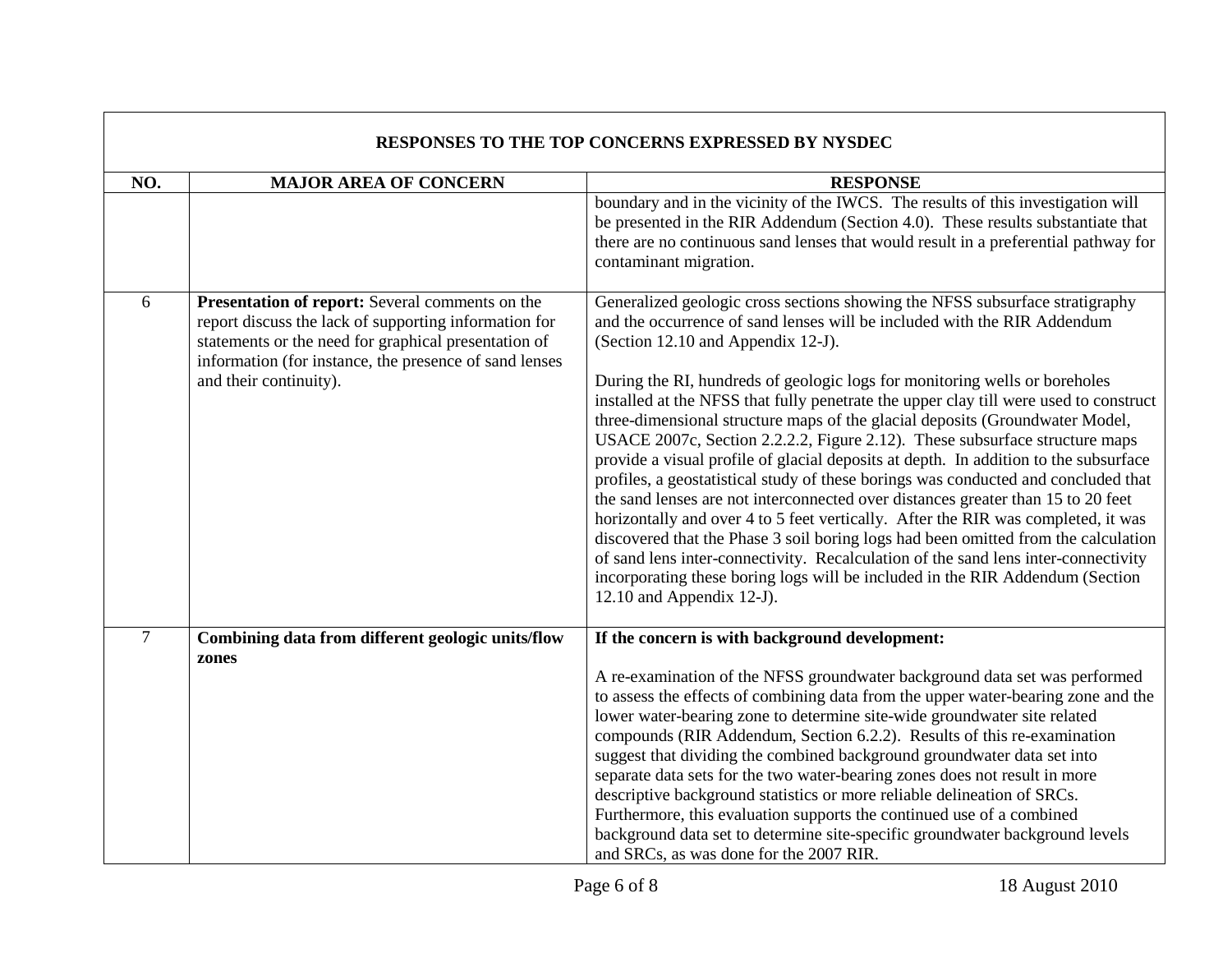| <b>RESPONSES TO THE TOP CONCERNS EXPRESSED BY NYSDEC</b> |                              |                                                                                                                                                                                                                                                                                                                                                                                                                                                                                                                                                                                                                                                                                                                                                                                                                                                                                                                                                                                      |
|----------------------------------------------------------|------------------------------|--------------------------------------------------------------------------------------------------------------------------------------------------------------------------------------------------------------------------------------------------------------------------------------------------------------------------------------------------------------------------------------------------------------------------------------------------------------------------------------------------------------------------------------------------------------------------------------------------------------------------------------------------------------------------------------------------------------------------------------------------------------------------------------------------------------------------------------------------------------------------------------------------------------------------------------------------------------------------------------|
| NO.                                                      | <b>MAJOR AREA OF CONCERN</b> | <b>RESPONSE</b>                                                                                                                                                                                                                                                                                                                                                                                                                                                                                                                                                                                                                                                                                                                                                                                                                                                                                                                                                                      |
|                                                          |                              | Since the estimate of background groundwater concentrations was calculated<br>using combined data from more lower water-bearing zone wells (15 wells) than<br>upper water-bearing zones (8-12 wells), the estimate of groundwater background<br>levels is lower than the estimate would be had it been based solely on upper<br>water-bearing zone wells where contamination is located. Using data from the<br>upper and lower water-bearing zones combined results in lower estimates of<br>background levels and is conservative when determining the nature and extent of<br>site contamination.                                                                                                                                                                                                                                                                                                                                                                                 |
|                                                          |                              | The RIR Addendum will include a re-examination and justification of the NFSS<br>groundwater background data set that will include a comparison of NFSS<br>background values with background results from other study areas (Section 6.3).                                                                                                                                                                                                                                                                                                                                                                                                                                                                                                                                                                                                                                                                                                                                            |
|                                                          |                              | If the concern is with the site-related data:                                                                                                                                                                                                                                                                                                                                                                                                                                                                                                                                                                                                                                                                                                                                                                                                                                                                                                                                        |
|                                                          |                              | If the concern regards combining the lower water-bearing zone and upper water-<br>bearing zone concentrations to assess risk in the Baseline Risk Assessment<br>(USACE 2007b), note that this was done with the understanding that the New<br>York State Department of Environmental Conservation did not view the clay<br>layer separating the upper water-bearing zone from the lower water-bearing zone<br>as a true aquitard. As some connection between the upper water-bearing zone<br>and lower water-bearing zone is possible, the exposure point concentrations in<br>groundwater used for the risk assessment assumed that a single contaminated<br>layer of groundwater was present below the site. This was a very conservative<br>measure which effectively increased the potential for contamination in a deeper<br>water-bearing zone which has a higher rate of groundwater yield, thus increasing<br>the potential estimated exposure to groundwater contamination. |
|                                                          |                              | Please note that for purposes of displaying nature and extent of the chemicals of<br>potential concern in groundwater, the RIR presented the upper water-bearing<br>zone and lower water-bearing zone concentrations separately (RIR, Section<br>$5.10.1.4$ ).                                                                                                                                                                                                                                                                                                                                                                                                                                                                                                                                                                                                                                                                                                                       |